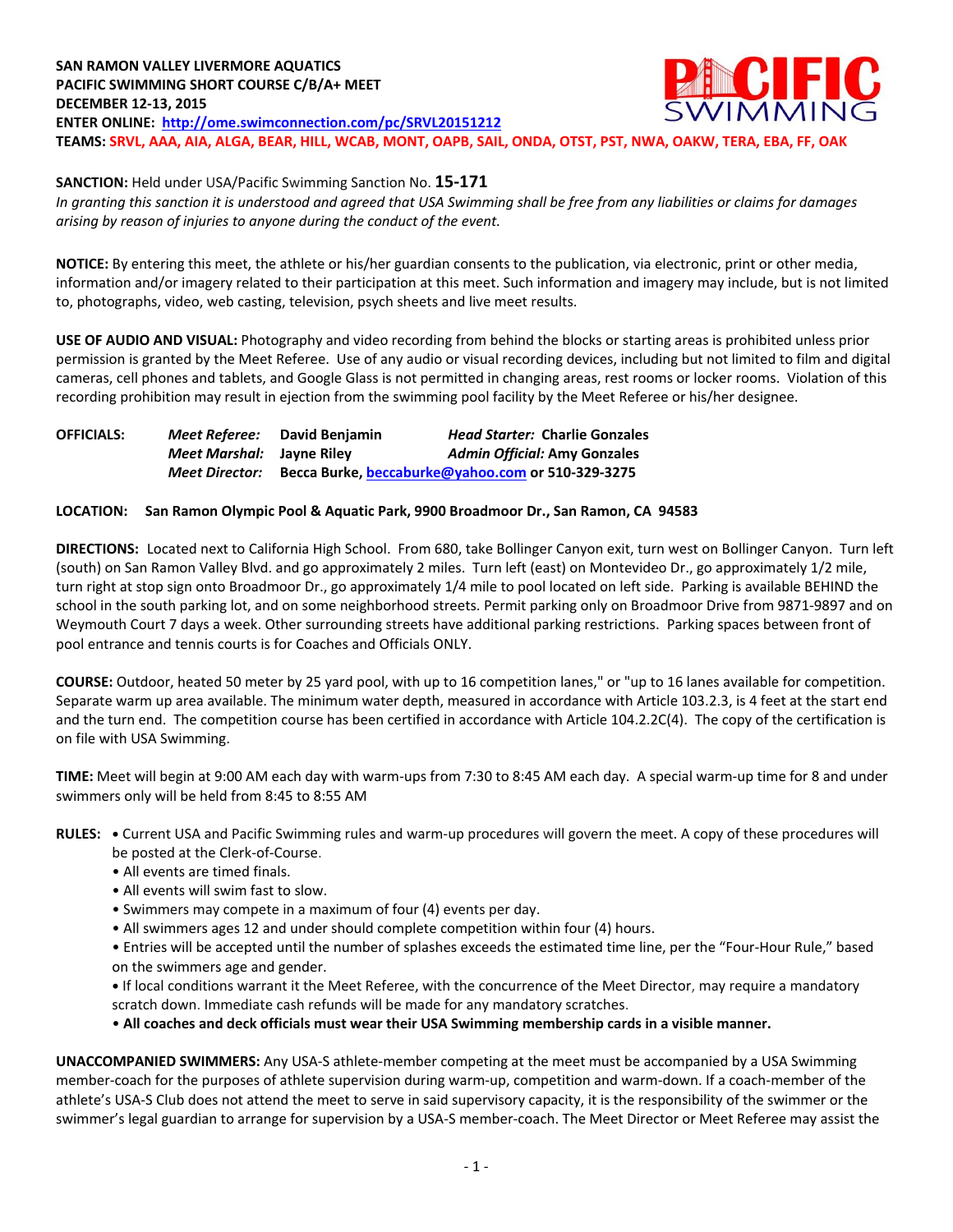swimmer in making arrangements for such supervision; however, it is recommended that such arrangements be made in advance of the meet by the athlete's USA-S Club Member-Coach.

**RACING STARTS:** Any swimmer entered in the meet must be certified by a USA-S member-coach as being proficient in performing a racing start, or must start each race from within the water. When unaccompanied by a member-coach, it is the responsibility of the swimmer or the swimmer's legal guardian to ensure compliance with this requirement.

#### **RESTRICTIONS:**

• Smoking and the use of other tobacco products is prohibited on the pool deck, in the locker rooms, in spectator seating, on standing areas and in all areas used by swimmers, and all areas of St. Mary's High School during the meet and during warm-up periods.

- Sale and use of alcoholic beverages is prohibited in all areas of the meet venue.
- No glass containers are allowed in the meet venue.
- No propane heaters are permitted except for snack bar/meet operations.
- All shelters must be properly secured.

• FRAMES ONLY for canopies will be allowed overnight on lawn areas. NO OTHER personal belongings can be left on lawn areas.

• Changing into or out of swimsuits other than in locker rooms or designated areas is prohibited.

• Destructive devices, to include but not limited to, explosive devices and equipment, firearms (open or concealed), blades, knives, mace, stun guns and blunt objects are strictly prohibited in the swimming facility and its surrounding areas. If observed, the Meet Referee or his/her designee may ask that these devices be stored safely away from the public or removed from the facility. Noncompliance may result in the reporting to law enforcement authorities and ejection from the facility. Law enforcement officers (LEO) are exempt per applicable laws.

## **ELIGIBILITY:** • Swimmers must be current members of USA-S and enter their name and registration number on the meet entry card as they are shown on their Registration Card. If this is not done, it may be difficult to match the swimmer with the registration and times database. The meet host will check all swimmer registrations against the SWIMS database and if not found to be registered, the Meet Director shall accept the registration at the meet (a \$10 surcharge will be added to the regular registration fee). Duplicate registrations will be refunded by mail.

• Swimmers in the "BB" Division must have met at least the listed "BB" time standard. Swimmers in the "B" Division must have met at least the listed "B" time standard. All entry times slower than the listed "B" time standard will be in the "C" Division. For 8&U, swimmers in the "A" division must have met at least the listed "A" time standard.

• Entries with **"NO TIME" will be ACCEPTED**.

• Entry times submitted for this meet will be checked against a computer database and may be changed in accordance with Pacific Swimming Entry Time Verification Procedures.

• Disabled swimmers are welcome to attend this meet and should contact the Meet Director or Meet Referee regarding any special accommodations on entry times and seeding per Pacific Swimming policy.

• Swimmers 19 years of age and over may compete in the meet for time only, no awards. Such swimmers must have met standards for the 17-18 age group.

• The swimmer's age will be the age of the swimmer on the first day of the meet.

**ENTRY PRIORITY:** Meet entries will not be accepted any earlier then **November 7, 2015**. Entries from members of assigned "year round" Zone 2 teams postmarked or entered online by 11:59 p.m. on November 13, 2015 will be given 1<sup>st</sup> priority acceptance. Entries from members of all Zone 2 teams (year round and seasonal) postmarked or entered online between 12:00 am **November 14, 2015** and 11:59 pm **November 20, 2015** will be given 2<sup>nd</sup> priority acceptance. All entries from Zone 2, all other Pacific LSC Zones and other LSC's, either postmarked, entered online, or hand delivered by the entry deadline will be considered in the order that they were received.

## **\*\* NOTE: Swimmers who falsify their entry from by listing a team to which they are not legitimately associated will be rejected from the meet. Further, entry fees will not be refunded and they may be referred to the Pacific Swimming Review Committee for disciplinary action.**

**ENTRY FEES:** \$4.00 per event plus an \$8.00 participation fee per swimmer. Entries will be rejected if payment is not sent at time of request. No refunds will be made, except mandatory scratch downs.

**ONLINE ENTRIES:** To enter online go to **<http://ome.swimconnection.com/pc/SRVL20151212>** to receive an immediate entry confirmation. This method requires payment by credit card. Swim Connection, LLC charges a processing fee for this service, equal to \$1 per swimmer plus 5% of the total Entry Fees. Please note that the processing fee is a separate fee from the Entry Fees. If you do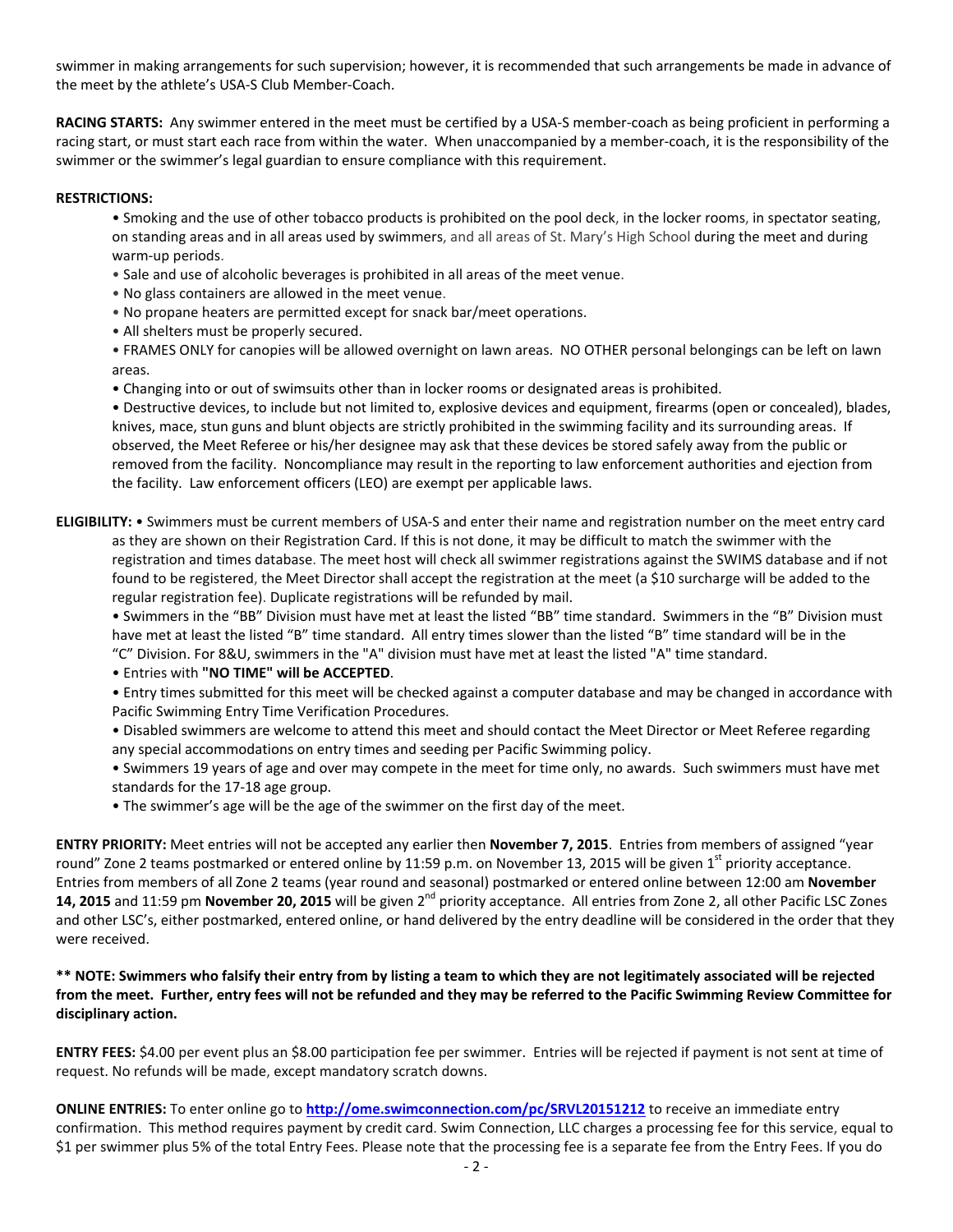not wish to pay the processing fee, enter the meet using a mail entry. **Entering online is a convenience, is completely voluntary, and is in no way required or expected of a swimmer by Pacific Swimming.** Online entries will be accepted through Wednesday, **December 2, 2015**.

**MAILED OR HAND DELIVERED ENTRIES**: Entries must be on the attached consolidated entry form. Forms must be filled out completely and printed clearly with swimmers best time. Entries must be postmarked by midnight, Monday, **Monday, November 30, 2015** or hand delivered by 6:30 p.m. Wednesday, **December 2, 2015**. No late entries will be accepted. Requests for confirmation of receipt of entries should include a self-addressed envelope.

| Make check payable to: SRVLA     |                           |
|----------------------------------|---------------------------|
| Mail or hand deliver entries to: | <b>SRVLA Meet Entries</b> |
|                                  | 7598 Interlachen Ave      |
|                                  | San Ramon, CA 94583       |

**CHECK-IN:** The meet will be deck seeded. Swimmers must check-in at the Clerk-of-Course. No event shall be closed more than 30 minutes before the scheduled start of the session. Close of check-in for all individual events shall be no more than 60 minutes before the estimated time of the start of the first heat of the event. Swimmers who do not check in will not be seeded and will not be allowed to compete in that event.

**SCRATCHES:** Any swimmers not reporting for or competing in an individual timed final event shall not be penalized. Swimmers who must withdraw from an event after it is seeded are requested to inform the referee immediately.

**AWARDS:** The first 8 places will be awarded for 9-10, 11-12, 13-14, 15-16, 17-18 age groups in each division (C/B/BB). 8 & U will be awarded in each division (PC-A, PC-B, and PC-C). All swimmers achieving an A time for the first time will be awarded a standard A medal, regardless of place achieved in the event. No awards will be given for swimmers 19 years of age and older. Note: Individual awards must be picked up at the meet. We will not mail or distribute awards after the meet.

**ADMISSION:** Free. A '2 DAY' program will be available for a reasonable price.

**SNACK BAR & HOSPITALITY:** A snack bar will be available throughout the competition. Coaches and working deck officials will be provided lunch. Hospitality will serve refreshments to timers and volunteers.

**MISCELLANEOUS:** No overnight parking is allowed. Facilities will not be provided after meet hours. All participating teams are expected to provide lane timers based upon the number of swimmers registered to swim each day. Team timing lanes for Saturday and Sunday will be assigned and coaches will be notified of assignments during the week prior to the meet.

**MINIMUM OFFICIALS:** The Meet Referee shall conduct an inventory of Officials and shall compare the number of swimmers entered against the number of Officials that worked representing each team per day of the meet. Those teams who have not provided sufficient Officials in a day of the meet, in accordance with the table below, will be fined \$100 per missing Official per day.

| Number of swimmers entered in meet per<br>team per day | Number of trained and carded officials required |
|--------------------------------------------------------|-------------------------------------------------|
| $1 - 10$                                               |                                                 |
| $11 - 25$                                              |                                                 |
| $26 - 50$                                              |                                                 |
| $51 - 75$                                              |                                                 |
| 76-100                                                 |                                                 |
| Every 20 Swimmers over 100                             |                                                 |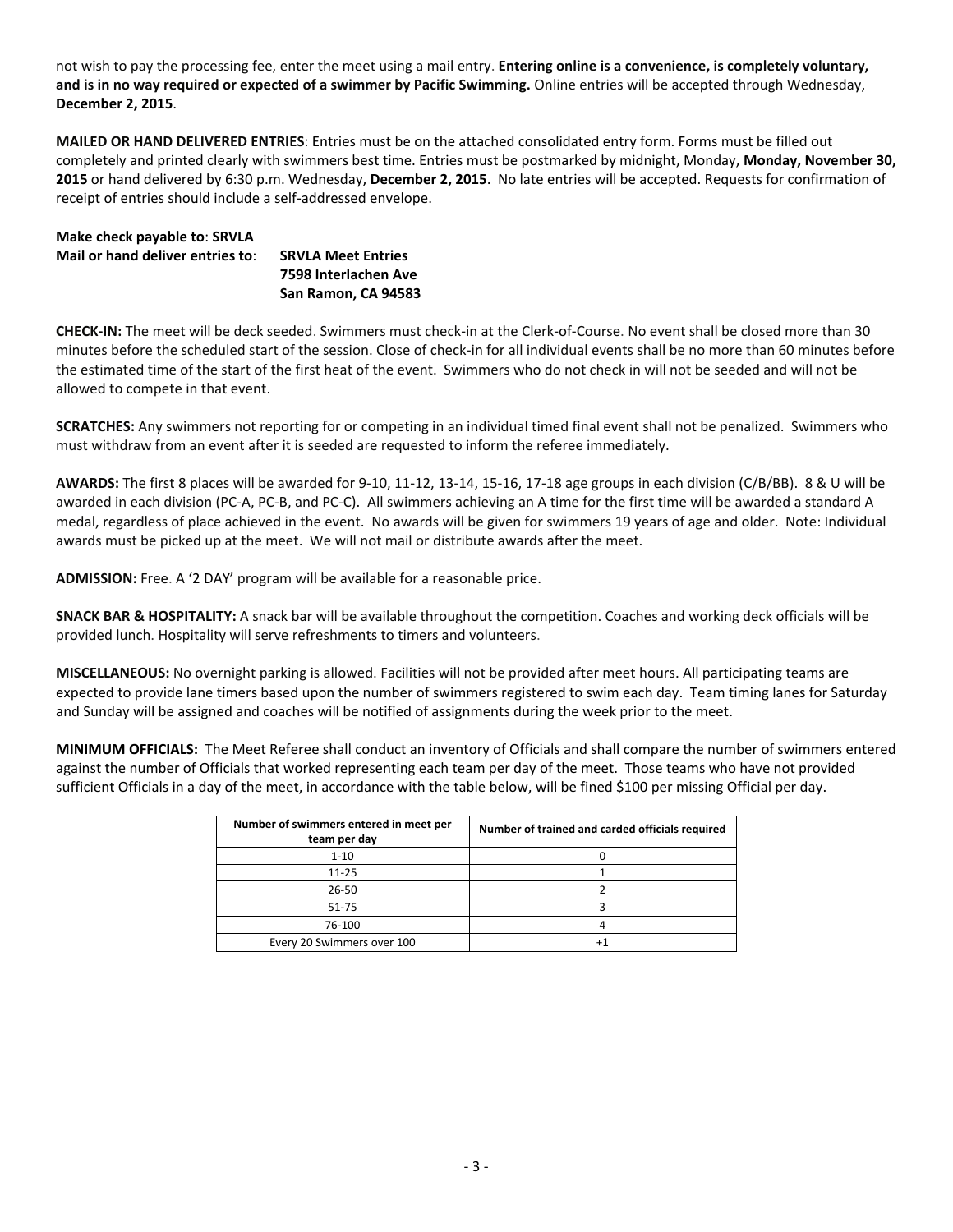# **EVENT SUMMARY**

| <b>SATURDAY</b>   |              |              |        |  |  |  |  |  |
|-------------------|--------------|--------------|--------|--|--|--|--|--|
| 8 & Under         | $9 - 10$     | $11 - 12$    | 13-18  |  |  |  |  |  |
| 25 BR             | 200 FR       | 200 FR       | 200 FR |  |  |  |  |  |
| 25 FL             | 100 FL       | 100 FL       | 200 FL |  |  |  |  |  |
| 50 BK             | <b>50 BK</b> | <b>50 BK</b> | 100 BK |  |  |  |  |  |
| 50 FR             | 100 BR       | 100 BR       | 100 BR |  |  |  |  |  |
|                   | <b>50 FR</b> | <b>50 FR</b> | 50 FR  |  |  |  |  |  |
| OPEN 500 FR Girls |              |              |        |  |  |  |  |  |

| <b>SUNDAY</b>    |               |               |        |  |  |  |  |  |
|------------------|---------------|---------------|--------|--|--|--|--|--|
| 8 & Under        | $9 - 10$      | 11-12         | 13-18  |  |  |  |  |  |
| <b>50 BR</b>     | <b>50 BR</b>  | <b>50 BR</b>  | 200 BR |  |  |  |  |  |
| 25 BK            | 100 BK        | 100 BK        | 200 BK |  |  |  |  |  |
| 100 IM           | 100 IM        | 100 IM        | 200 IM |  |  |  |  |  |
| <b>25 FR</b>     | <b>100 FR</b> | <b>100 FR</b> | 100 FR |  |  |  |  |  |
|                  | <b>50 FL</b>  | 50 FL         | 100 FL |  |  |  |  |  |
| OPEN 500 FR Boys |               |               |        |  |  |  |  |  |

**EVENTS**

| <b>SATURDAY, DECEMBER 12</b> |                          |               |  |  |  |  |  |  |
|------------------------------|--------------------------|---------------|--|--|--|--|--|--|
| <b>EVENT#</b>                | <b>EVENT</b>             | <b>EVENT#</b> |  |  |  |  |  |  |
| 1                            | 13-18 200 FR             | 2             |  |  |  |  |  |  |
| 3                            | 11-12 200 FR<br>4        |               |  |  |  |  |  |  |
| 5                            | 9-10 200 FR              | 6             |  |  |  |  |  |  |
| 7                            | 8&U 25 BR                | 8             |  |  |  |  |  |  |
| 9                            | 13-18 200 FL             | 10            |  |  |  |  |  |  |
| 11                           | 11-12 100 FL             | 12            |  |  |  |  |  |  |
| 13                           | 9-10 100 FL              | 14            |  |  |  |  |  |  |
| 15                           | 8&U 25 FL                | 16            |  |  |  |  |  |  |
| 17                           | 13-18 100 BK             | 18            |  |  |  |  |  |  |
| 19                           | 11-12 50 BK              | 20            |  |  |  |  |  |  |
| 21                           | 9-10 50 BK               | 22            |  |  |  |  |  |  |
| 23                           | 8&U 50 BK                | 24            |  |  |  |  |  |  |
| 25                           | 13-18 100 BR             | 26            |  |  |  |  |  |  |
| 27                           | 11-12 100 BR             | 28            |  |  |  |  |  |  |
| 29                           | 9-10 100 BR              | 30            |  |  |  |  |  |  |
| 31                           | 8&U 50 FR                | 32            |  |  |  |  |  |  |
| 33                           | 13-18 50 FR              | 34            |  |  |  |  |  |  |
| 35                           | 11-12 50 FR              | 36            |  |  |  |  |  |  |
| 37                           | 9-10 50 FR               | 38            |  |  |  |  |  |  |
| 39                           | <b>OPEN Girls 500 FR</b> |               |  |  |  |  |  |  |

| <b>SUNDAY, DECEMBER 13</b> |                  |               |  |  |  |  |  |
|----------------------------|------------------|---------------|--|--|--|--|--|
| <b>EVENT#</b>              | <b>EVENT</b>     | <b>EVENT#</b> |  |  |  |  |  |
| 41                         | 13-18 200 BR     | 42            |  |  |  |  |  |
| 43                         | 11-12 50 BR      | 44            |  |  |  |  |  |
| 45                         | 9-10 50 BR       | 46            |  |  |  |  |  |
| 47                         | 8&U 50 BR        | 48            |  |  |  |  |  |
| 49                         | 13-18 200 BK     | 50            |  |  |  |  |  |
| 51                         | 11-12 100 BK     | 52            |  |  |  |  |  |
| 53                         | 9-10 100 BK      | 54            |  |  |  |  |  |
| 55                         | 8&U 25 BK        | 56            |  |  |  |  |  |
| 57                         | 13-18 200 IM     | 58            |  |  |  |  |  |
| 59                         | 11-12 100 IM     | 60            |  |  |  |  |  |
| 61                         | 9-10 100 IM      | 62            |  |  |  |  |  |
| 63                         | 8&U 100 IM       | 64            |  |  |  |  |  |
| 65                         | 13-18 100 FR     | 66            |  |  |  |  |  |
| 67                         | 11-12 100 FR     | 68            |  |  |  |  |  |
| 69                         | 9-10 100 FR      | 70            |  |  |  |  |  |
| 71                         | 8&U 25 FR        | 72            |  |  |  |  |  |
| 73                         | 13-18 100 FL     | 74            |  |  |  |  |  |
| 75                         | 11-12 50 FL      | 76            |  |  |  |  |  |
| 77                         | 9-10 50 FL       | 78            |  |  |  |  |  |
|                            | OPEN Boys 500 FR | 80            |  |  |  |  |  |

Use the following URL to find the time standards: <http://www.pacswim.org/swim-meet-times/standards>